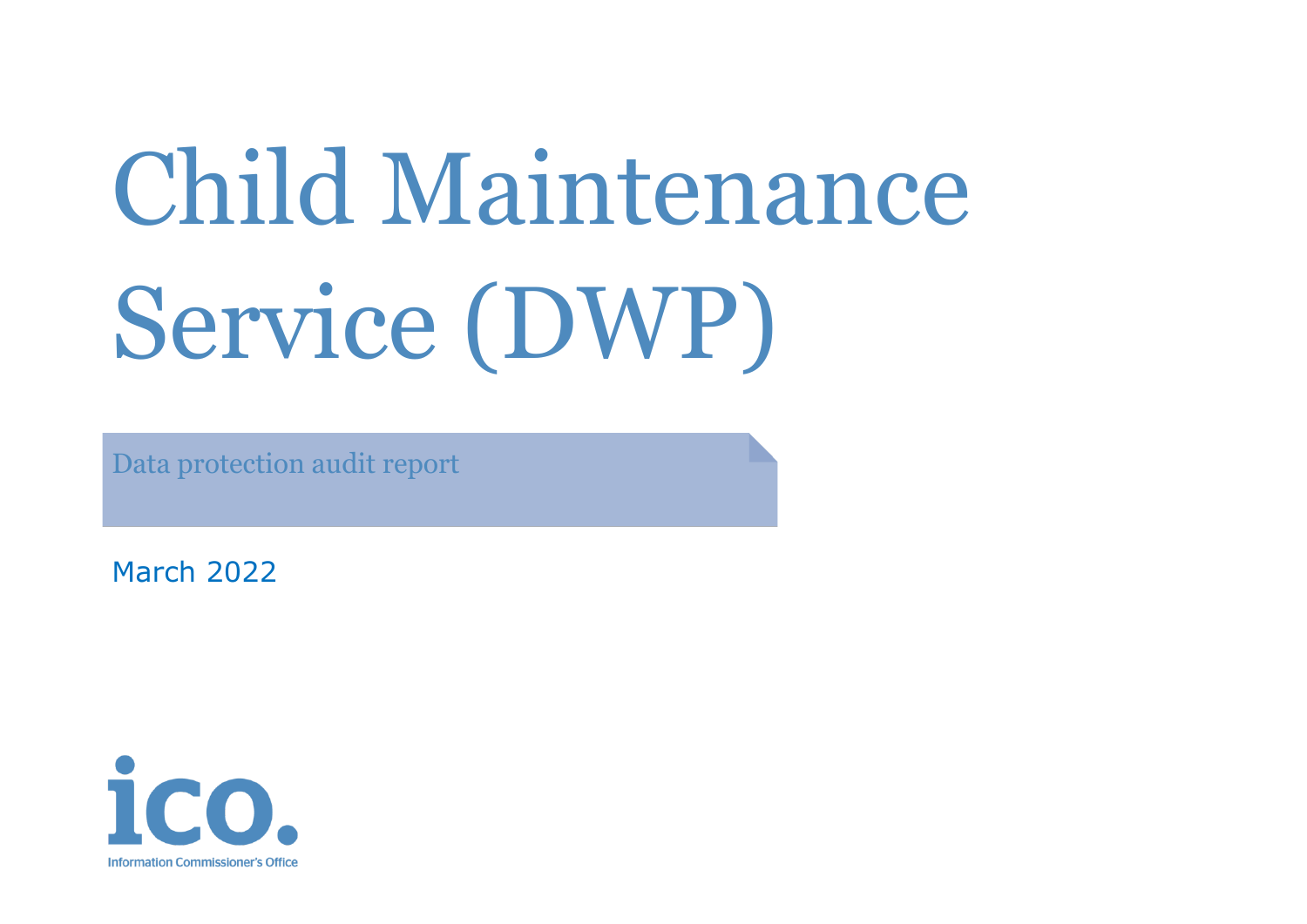# Executive summary



## Audit Methodology

The Information Commissioner is responsible for enforcing and promoting compliance with the UK General Data Protection Regulation (UK GDPR), the Data Protection Act 2018 (DPA18) and other data protection legislation. Section 146 of the DPA18 provides the Information Commissioner's Office (ICO) with the power to conduct compulsory audits through the issue of assessment notices. Section 129 of the DPA18 allows the ICO to carry out consensual audits.

The ICO is an independent, proportionate regulator and sees auditing as a constructive process with real benefits for controllers and so aims to establish a participative approach. High standards of personal data protection compliance help organisations innovate and deliver great services by building trust with the public. The ICO's expertise and consistent approach to regulation provides certainty enabling organisations to feel confident to use personal data responsibly, innovate and support economic growth.

The ICO Civil Investigations Team made a referral to the ICO Assurance Team asking it to complete an audit of the Child Maintenance Service (CMS) which is part of the Department for Work and Pensions (DPW). The audit was to ensure that CMS had the correct measures in place around the processing of personal data, principally around the accuracy of records, security, disclosures and the reporting of personal data breaches. CMS and DWP agreed to a consensual audit of its processing of personal data, it polices and control measures.

The purpose of the audit is to provide the Information Commissioner, CMS and DWP with an independent assurance of the extent to which CMS, within the scope of this agreed audit, is complying with data protection legislation.

Child Maintenance Service (DWP) – ICO Data Protection Audit Report – March 2022 Page **2** of **8**

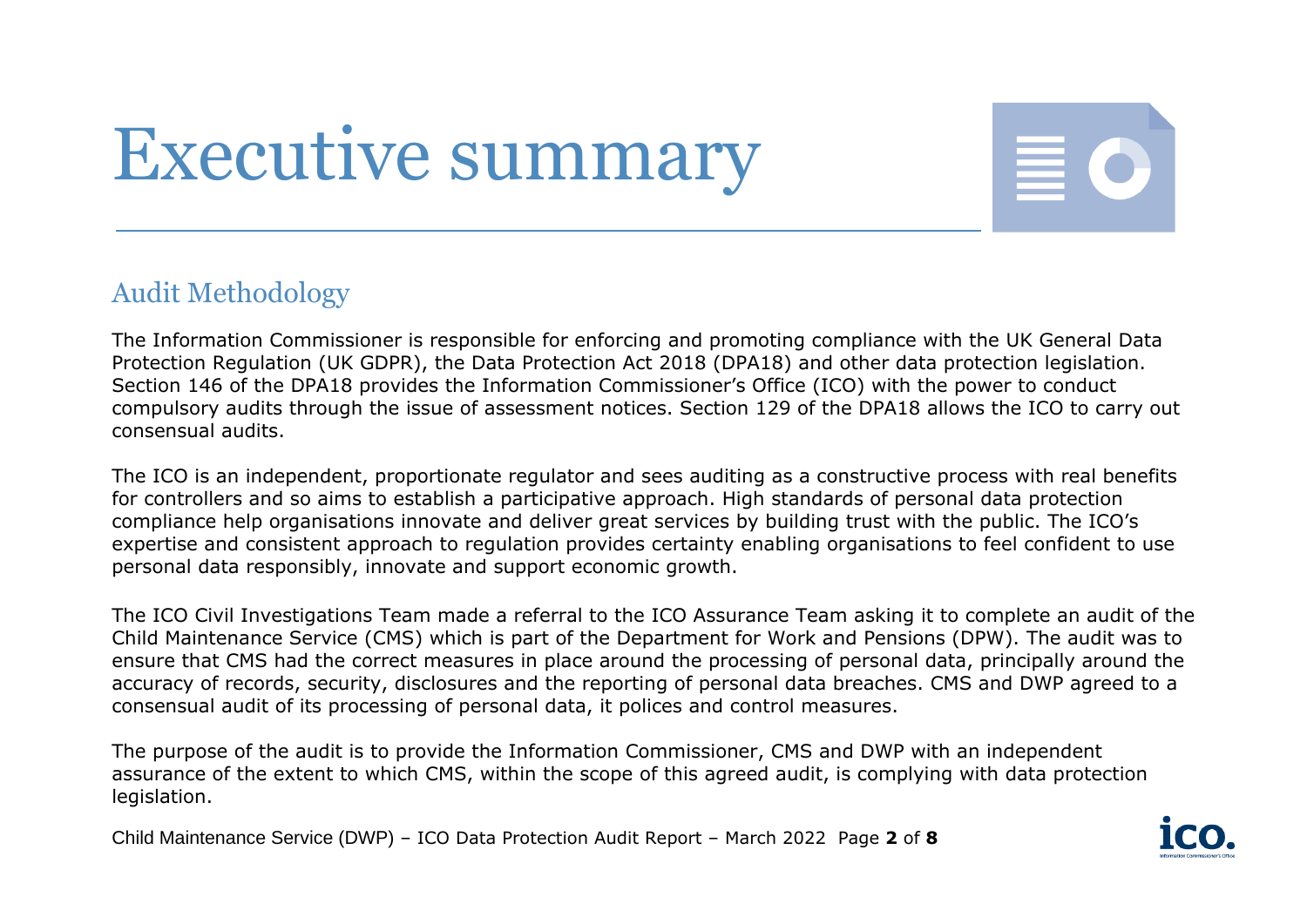The scope of this audit was determined following a risk based analysis of CMS processing of personal data. The scope may take into account any data protection issues or risks which are specific to CMS identified from ICO intelligence or CMS' own concerns, and/or any data protection issues or risks which affect their specific sector or organisations more widely. The ICO has further tailored the controls covered in each scope area to take into account the organisational structure of CMS, the nature and extent of CMS' processing of personal data, and to avoid duplication across scope areas. As such, the scope of this audit is unique to CMS.

Audits are conducted following the Information Commissioner's data protection audit methodology. The key elements of this are normally a desk-based review of selected policies and procedures, on-site visits including interviews with selected staff, and an inspection of selected records.

However, due to the outbreak of Covid -19, and the resulting restrictions on travel, this methodology was no longer appropriate. Therefore CMS agreed to continue with the audit on a remote basis. A desk based review of selected policies and procedures and remote telephone interviews were conducted from 7 February to 22 February 2022. The ICO would like to thank CMS for its flexibility and commitment to the audit during difficult and challenging circumstances.

Where weaknesses were identified recommendations have been made, primarily around enhancing existing processes to facilitate compliance with data protection legislation. In order to assist CMS in implementing the recommendations each has been assigned a priority rating based upon the risks that they are intended to address. The ratings are assigned based upon the ICO's assessment of the risks involved. CMS' priorities and risk appetite may vary and, therefore, they should undertake their own assessments of the risks identified.

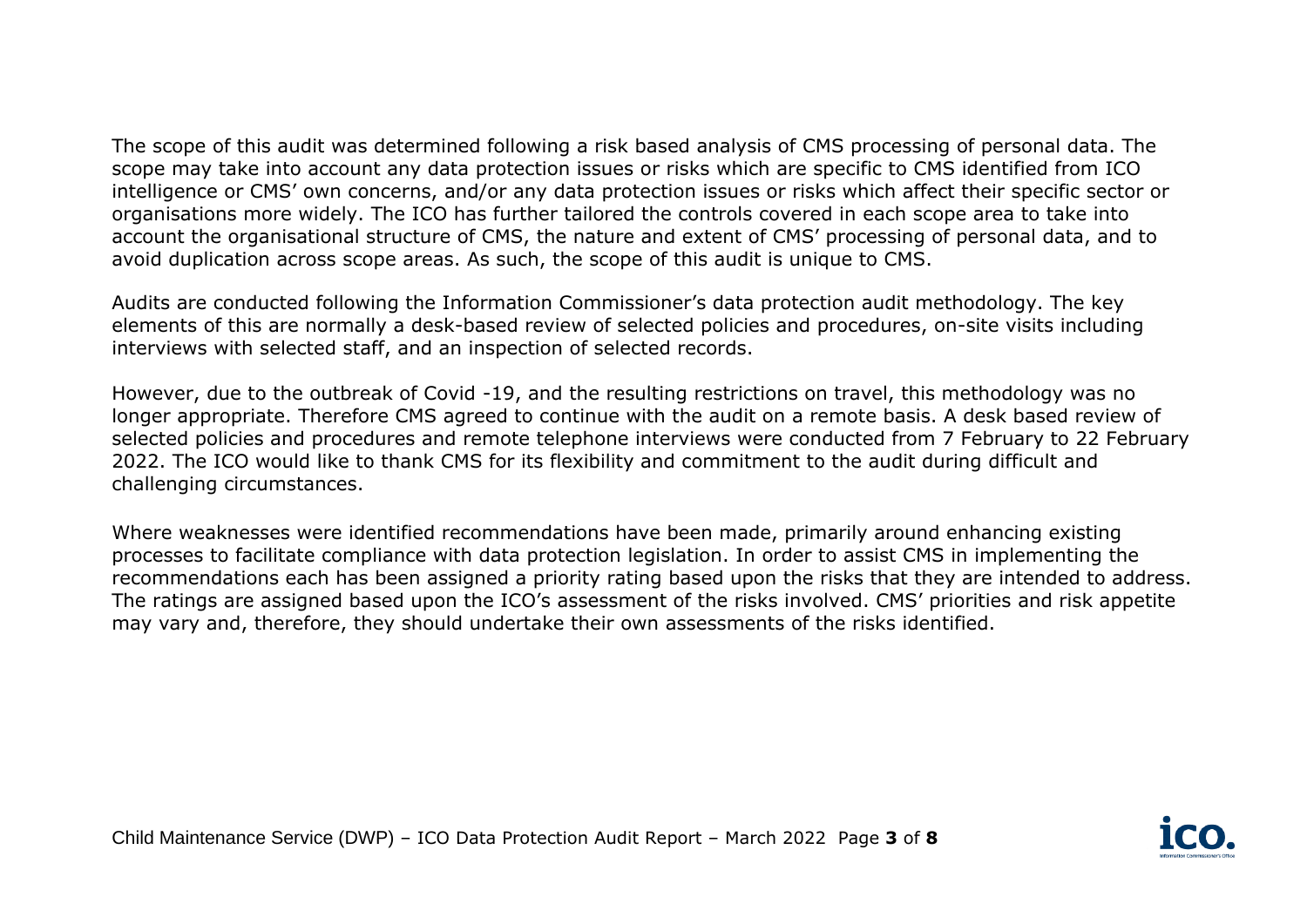#### Audit Summary

| <b>Audit Scope area</b>                     | <b>Assurance</b><br>Rating | <b>Overall Opinion</b>                                                                                                                                                                                                                                                                          |
|---------------------------------------------|----------------------------|-------------------------------------------------------------------------------------------------------------------------------------------------------------------------------------------------------------------------------------------------------------------------------------------------|
| <b>Data Protection</b><br><b>Compliance</b> | Reasonable                 | There is a reasonable level of assurance that processes and procedures<br>are in place and are delivering data protection compliance. The audit<br>has identified some scope for improvement in existing arrangements to<br>reduce the risk of non-compliance with data protection legislation. |

\*The assurance ratings above are reflective of the remote audit methodology deployed at this time and the rating may not necessarily represent a comprehensive assessment of compliance.

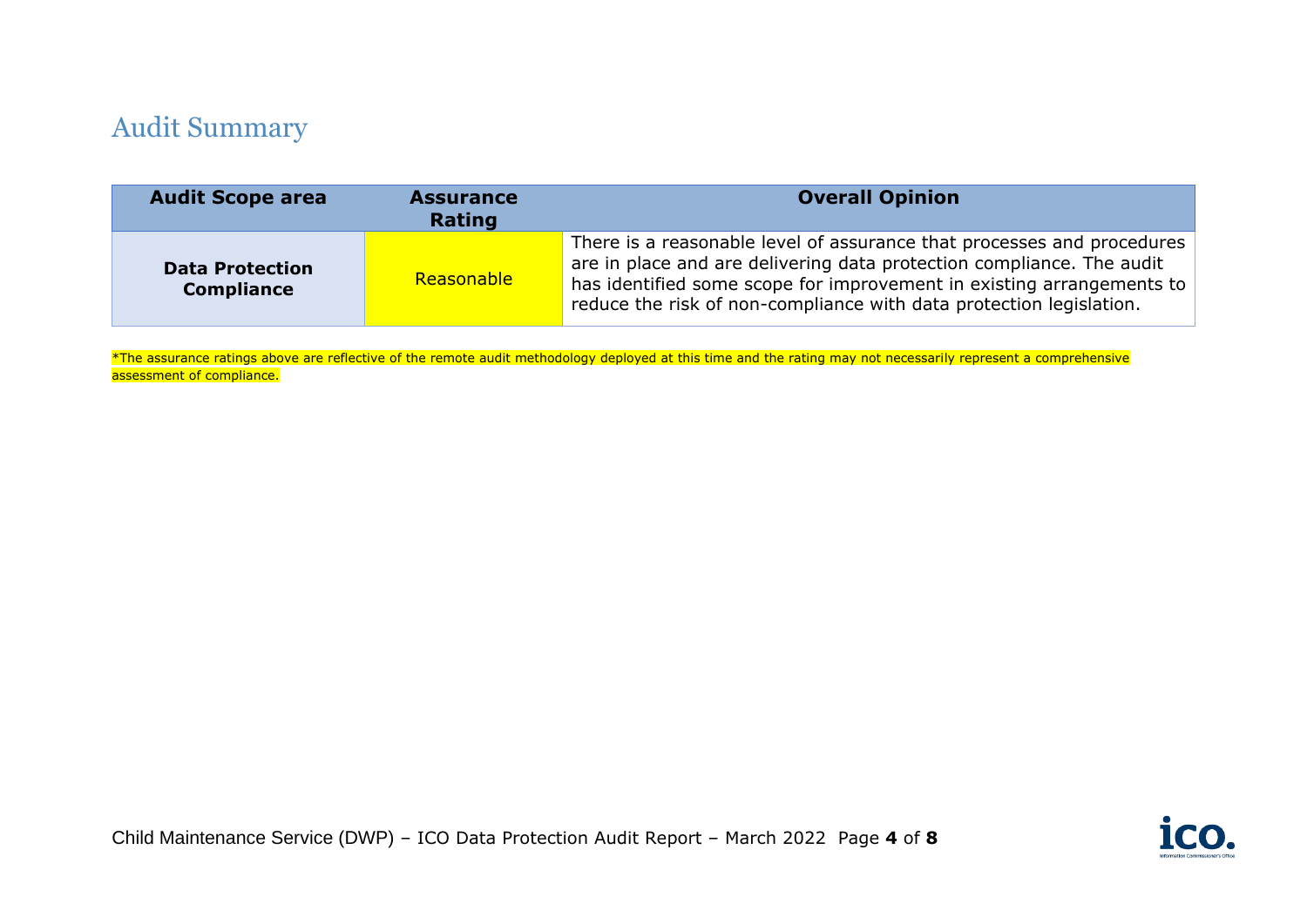# Priority Recommendations



The bar chart above shows a breakdown of the priorities assigned to our recommendations made:

• The audit conclusion resulted in three high, twelve medium and four low priority recommendations being made.

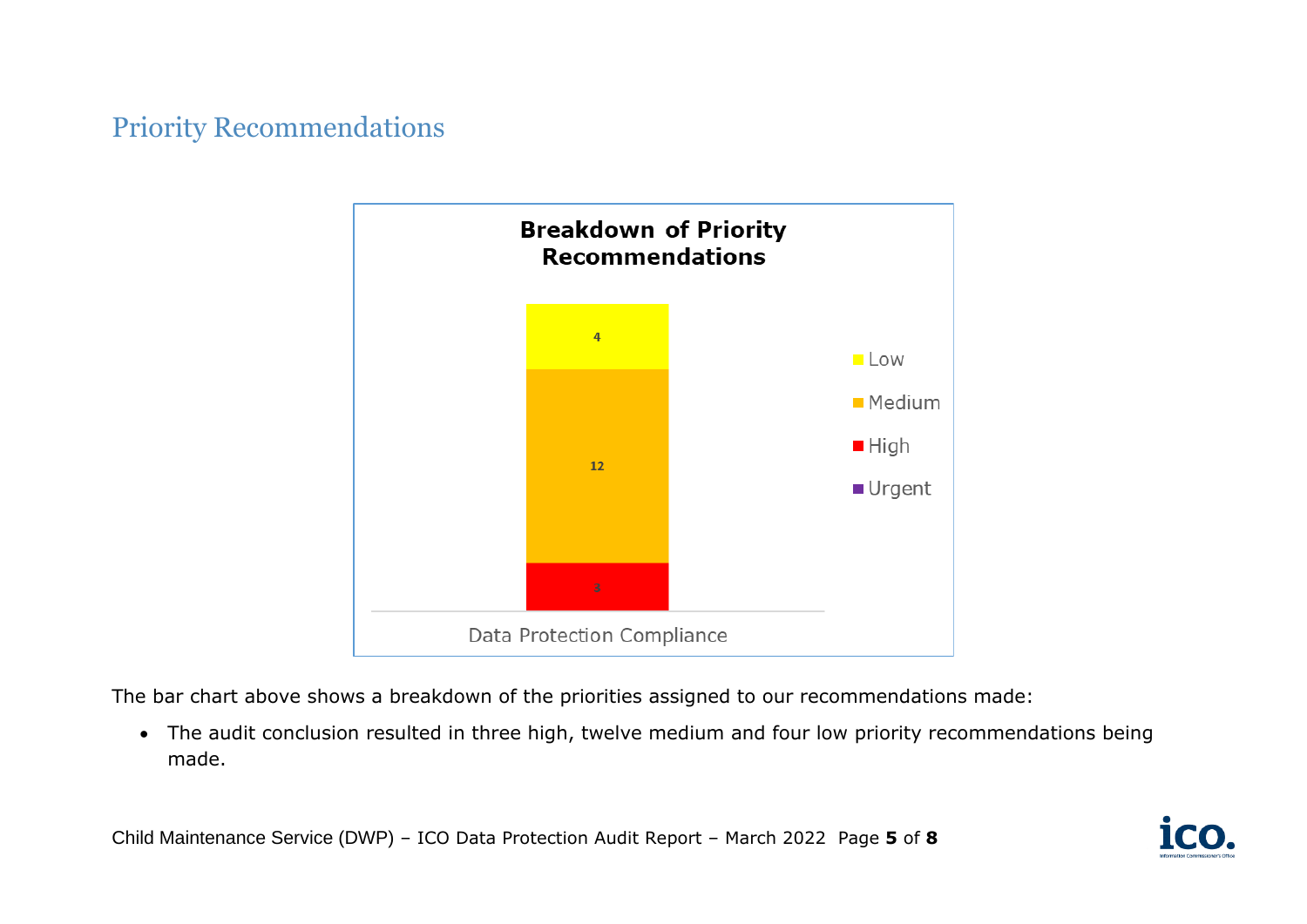## Graphs and Charts



The pie chart above shows a summary of the assurance ratings awarded across the audit scope. 63% high assurance, 24% reasonable assurance, 13% limited assurance, 0% very limited assurance.

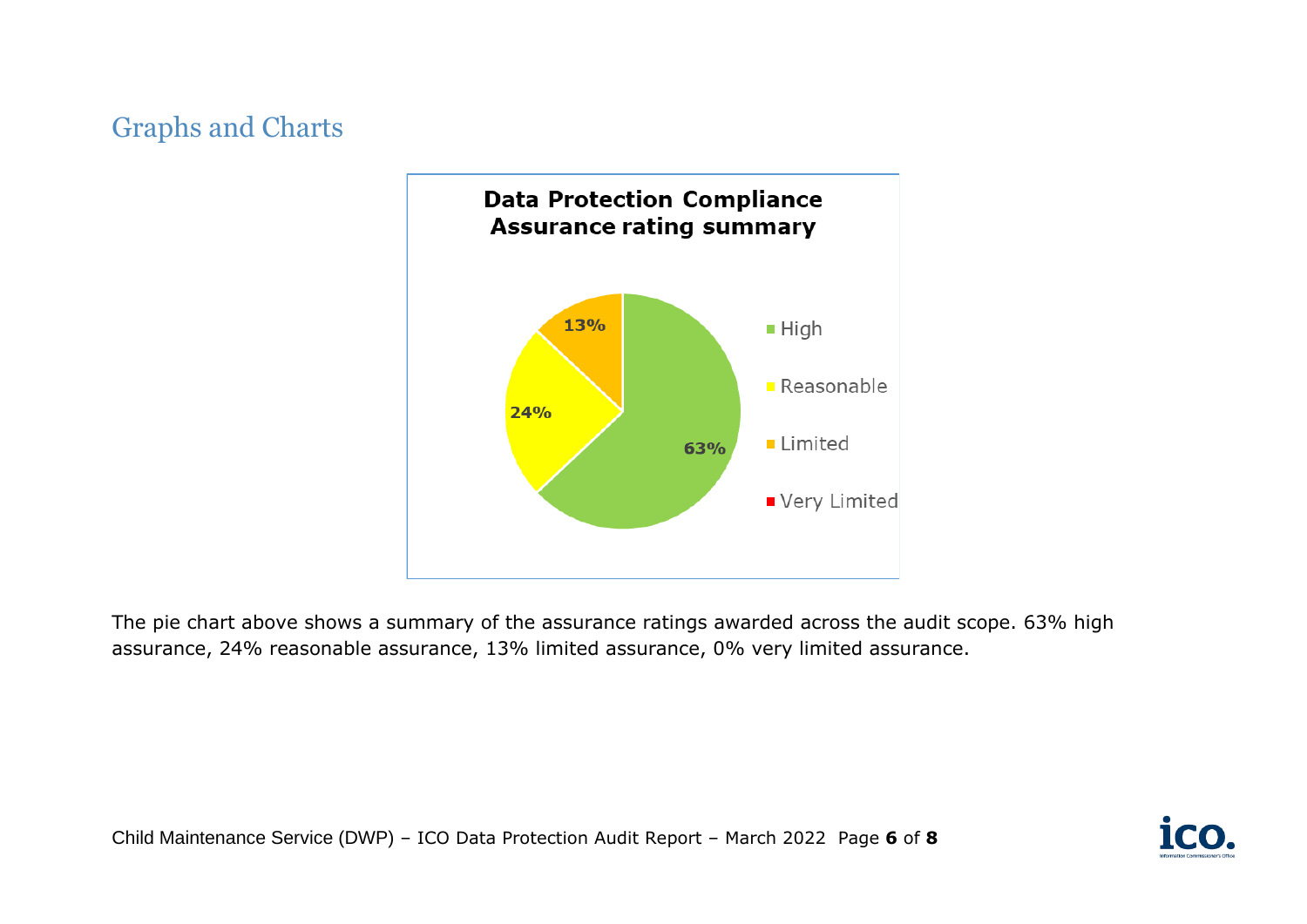#### Areas for Improvement

There are currently no formal central checks carried out to ensure business areas are complying with retention periods. Sample checks should be carried out by the Information Management and Compliance Team to ensure business areas are in compliance. Checks should be recorded and reported back to Data Protection Governance Board (DPGB).

Some staff data and minimal customer data is held in secure shared folders. Whilst staff confirmed that weeding of these records is carried out by managers, there are no local compliance checks to ensure the task has been carried out and data has been deleted in line with expected retention periods. Periodic checks should carried out by the Child Maintenance Group (CMG) and be recorded and reported back to Information Asset Managers (IAMs).

Further strengthening of procedures and guidance is required to ensure that all personal data breaches which meet the criteria of reporting to the ICO are reported within the required timeframe.

#### Best Practice

DWP has ensured a deliberate line management separation exists between its Data Protection (DP) and Information Security (IS) advisory and compliance functions and its operational functions. IS and DP sit within the Finance Group. This helps to minimise the risk of any conflict of interests.

DWP provides a refresher for training, including DP training three months after the initial induction, as staff receive a large amount of information when they commence employment and may have forgotten some in consequence.